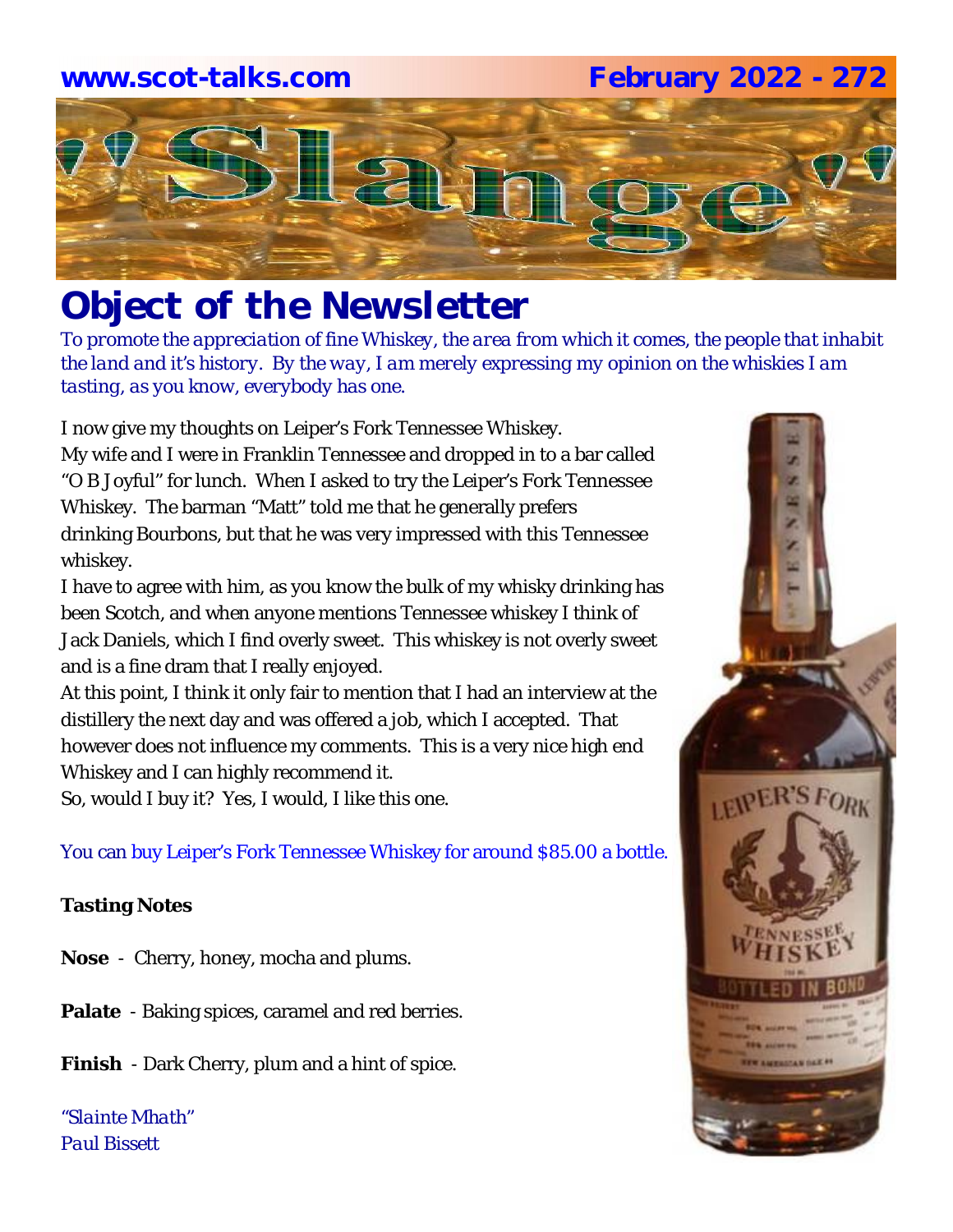

# **Taken from the Distilleries website**

Dear Friends of Leiper's Fork Distillery,

It is with immense pleasure and pride that we opened our distillery in late summer of 2016. Williamson County, Tennessee has long been known for its rich cultural and geographical heritage. Many of our early settlers in this county were of Scots-Irish descent, having traveled west through the Cumberland Gap and over the Appalachian Mountains, from Virginia, North Carolina and South Carolina. Many of them crossed these mountain passes with their stills on their backs, bringing with them the time-honored tradition of creating hand-crafted small batch whiskey. It is with this same spirit of independence, fortitude, and perseverance that we strove to bring Leiper's Fork Distillery to life. It is our aim to resurrect the lost history and heritage of small batch whiskey production in Williamson County. In a world of mass production and corporate fads, it is our goal to achieve long-term authenticity by using age-old traditions, paying attention to every detail, and carrying unquenchable passion for the whiskey we produce. To that end, Leiper's Fork Distillery is creating high-end premium whiskeys using local ingredients and pure limestone filtered water, resulting in superior whiskeys with a signature taste. Thank you for your time and interest in Leiper's Fork Distillery. We are excited and honored to bring back this lost art and industry to a county that has always put its history and heritage at the forefront. Because of this, it is our pledge to our distilling forefathers and patrons to pour our heart and soul into every drop of whiskey we make from grain to glass.

*Cheers,*

*Lee L. Kennedy, Proprietor & Distiller*

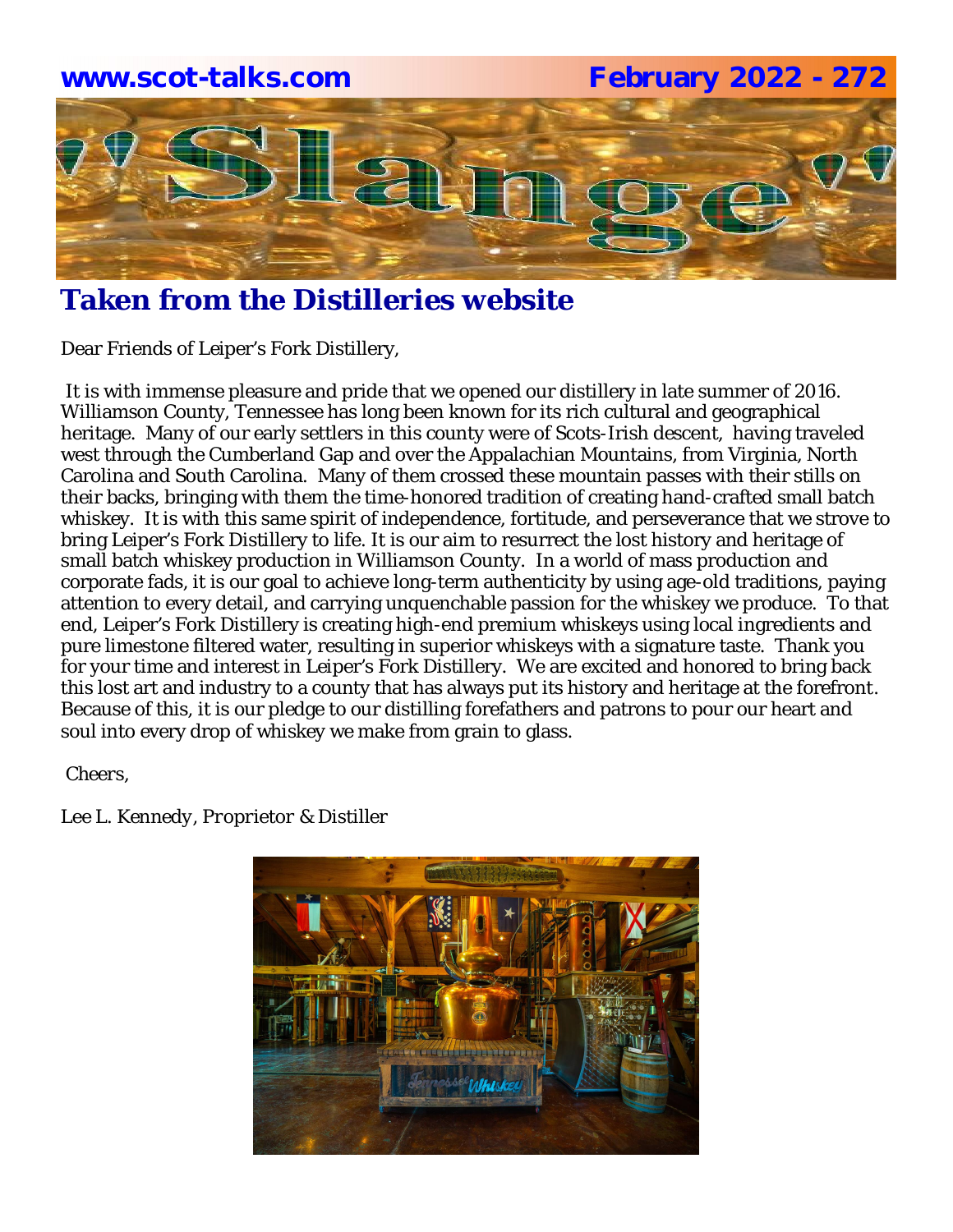# **www.scot-talks.com February 2022 - 272**

Below is a simple guide to help you choose your Whisky, and the flavor notes you should expect from it. Being Scottish I recommend you find a likely candidate and try it in a bar before buying the whole bottle. This Issue; Leiper's Fork Tennessee Whiskey. For more information on Leiper's Fork whiskies go to https://leipersforkdistillery.com



Floral, Herbal, fresh

Nutty, biscuit (cookie), Subtle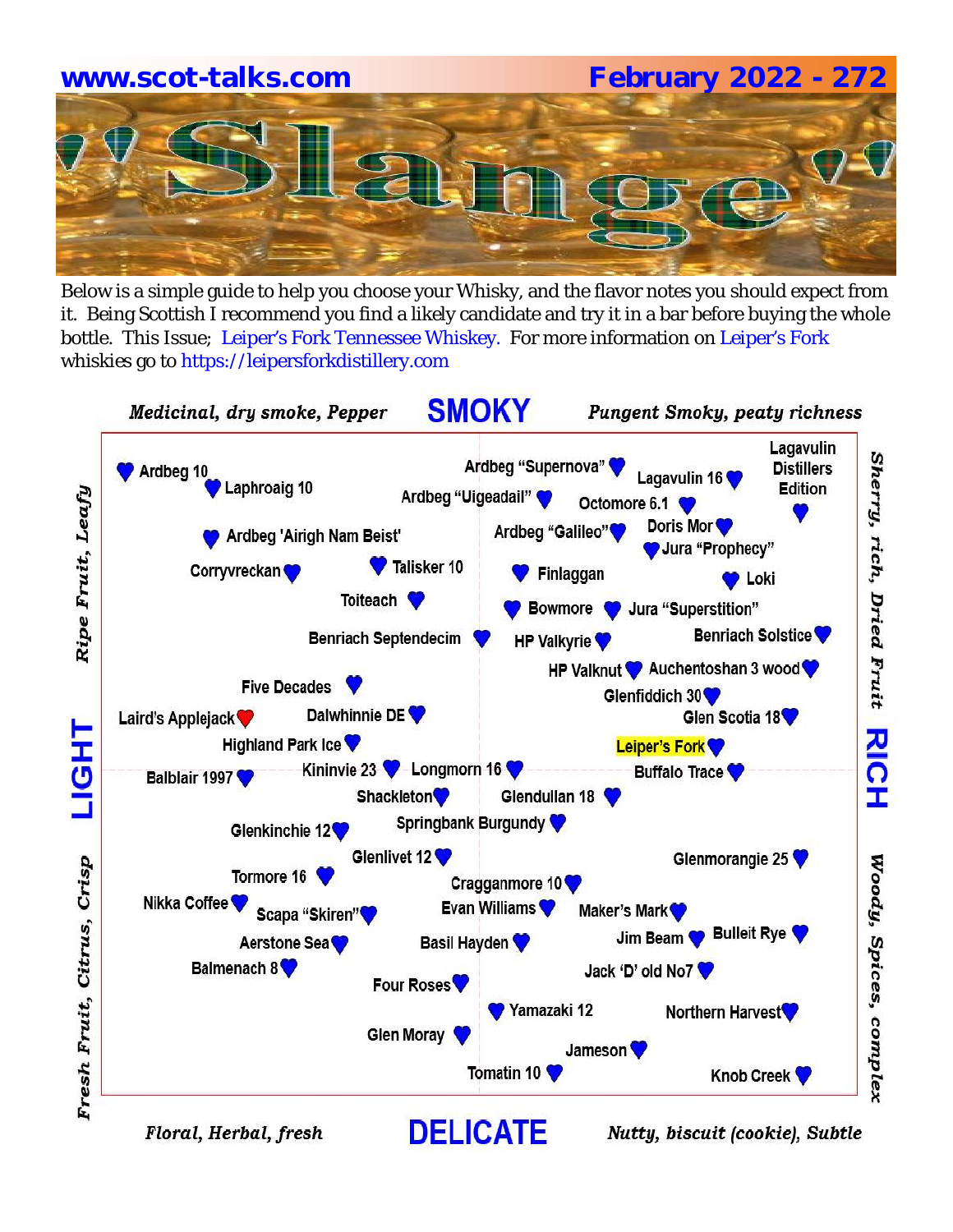

### **Taken from the Distilleries website**

### https://leipersforkdistillery.com

Middle Tennessee has a rich but nearly forgotten history of whiskey distilling. In 1799, John Overton, serving as Supervisor of the Internal Revenue for the District of Tennessee, performed a *General Accounting of Stills,* and found that there were 61 stills servicing the 4,000 inhabitants of Davidson County. As land began to open up to the south and west many of these people began to settle along the Harpeth River Valley in the newly formed Williamson County. Many of these early residents to our county naturally brought their stills with them as they moved. In this early period of our county's history, whiskey production was small in scale and conducted by individuals.

As part of a farming operation, and true to their cultural traditions, many farmers fermented and distilled their excess grains in the form of whiskey. In those days, whiskey was used not only as a libation but was also used for medicines, disinfectants, an ingredient in perfumes and even as a currency for bartering.

By the mid 1800s, small commercial distilleries began to dot the landscape. In our area, the Boyd family operated a grist mill on the West Harpeth River and a distillery at the head of Still House Hollow. Colonel Henry Hunter, who originally owned the property where Leiper's Fork Distillery resides, operated a small distillery on Old Hwy 96, just outside the Village of Leiper's Fork. In county records, this piece of property was called the "Distillery Tract".

As time passed and the Industrial Revolution began to emerge, distilleries began to become more technologically advanced, slightly larger in size and fewer in number. In 1886, the Nashville Union reported that the distilling industry was the largest manufacturing industry in the state. By the turn of the 20th century, Williamson County followed this trend, having only one legal distillery which made approximately 150 gallons of spirit per day. This was the J.H. Womack & Bro. White Maple Distillery.

The White Maple Distillery was owned and operated by John H. and Towns P. Womack. Both brothers were born in Lynchburg, Tennessee in the 1860s. The Womack's operated a grist mill in Lynchburg and were contemporaries of the Tolley, Motlow and Daniel families in Lynchburg. It was from these prominent distilling families that they learned the distilling craft. According to the federal census, by 1900 the brothers had moved to Franklin, in Williamson County, Tennessee.